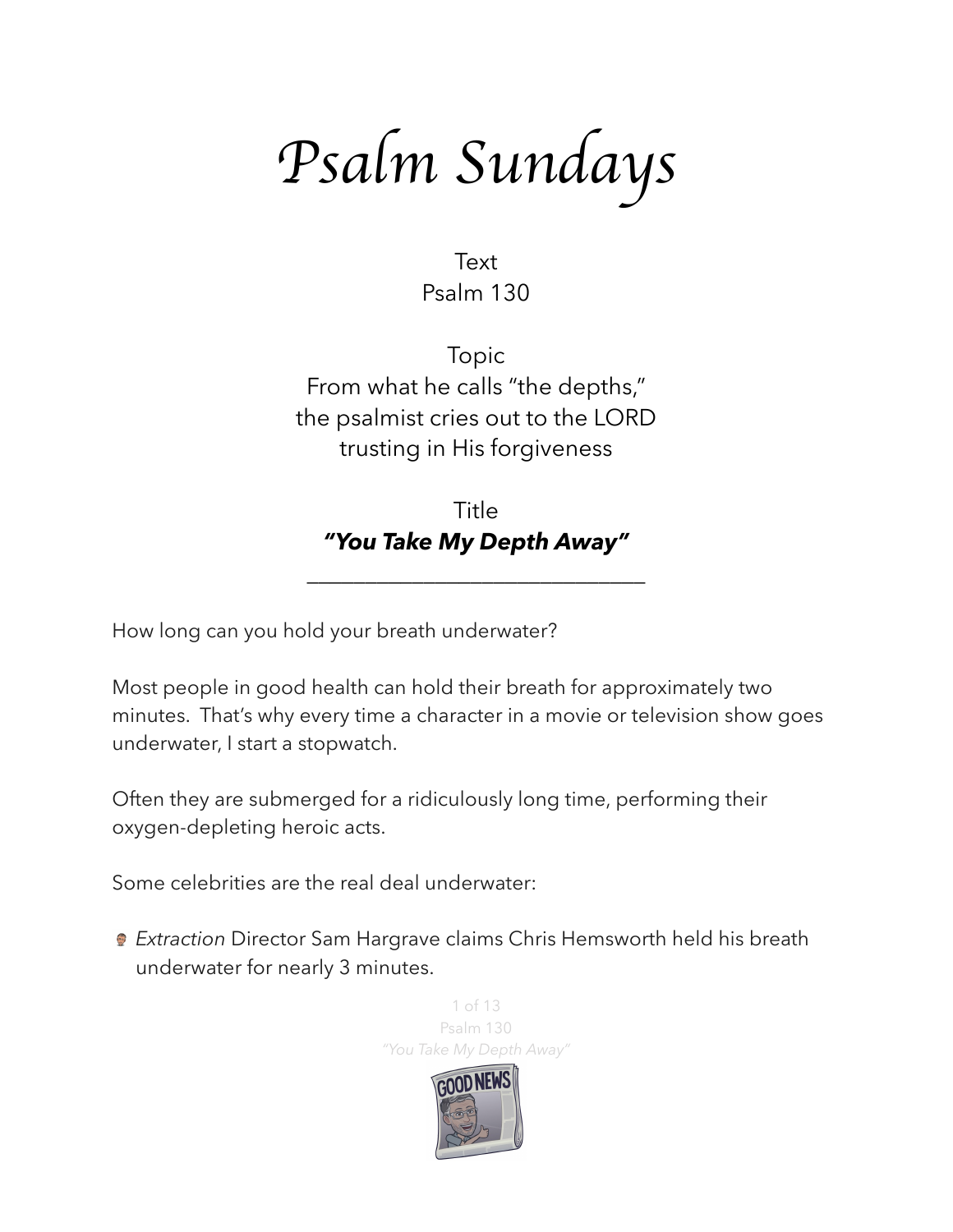In filming the extended underwater sequence of *Mission Impossible Rogue Nation*, Tom Cruise consistently held his breath for between 5 & 6 minutes.

Both of them are going to be put to shame by a girl.

When we return to Pandora in the sequel to *Avatar,* a large portion of the story will be told underwater. Rather than rely solely on CGI and special effects to simulate the underwater realm, director [James Cameron](https://www.cinemablend.com/news/2461480/james-cameron-reveals-principal-shooting-is-finally-done-for-avatar-2-and-3) [filmed scenes](https://www.cinemablend.com/news/1730290/apparently-part-of-avatar-2-is-being-shot-underwater)  [underwater](https://www.cinemablend.com/news/1730290/apparently-part-of-avatar-2-is-being-shot-underwater) with the actors. Kate Winslet eventually got to the point where she was holding her breath for a full **seven minutes.** 

Now that I've got you Googling for the world's records:

- **Set in 2012, the men's record is 22 minutes and 22 seconds.**
- **The women's record is a little over 181/2 minutes.**

If I've inspired you to go for *your* personal best, wait until your swimming pool water is at its coldest. Breath-holding records are attempted in cold water because you can hold your breath up to twice as long underwater as you can on land. If the water is cold, your body slows its heart rate and metabolism in order to conserve oxygen and energy.

Something else that I cannot recommend since it sounds fairly dangerous. The Guinness Book of World Records allows contestants to hyperventilate for up to 30 minutes with pure oxygen before they submerge for their record attempt. It helps the body expel carbon dioxide. Technically, it's called "oxygen-assisted static apnea."

In Psalm 130, the psalmist said, "Out of the **depths** I have cried to You, O LORD." "The depths" are an illustration. In this psalm the "depths" illustrates the spiritual state that the psalmist was in.

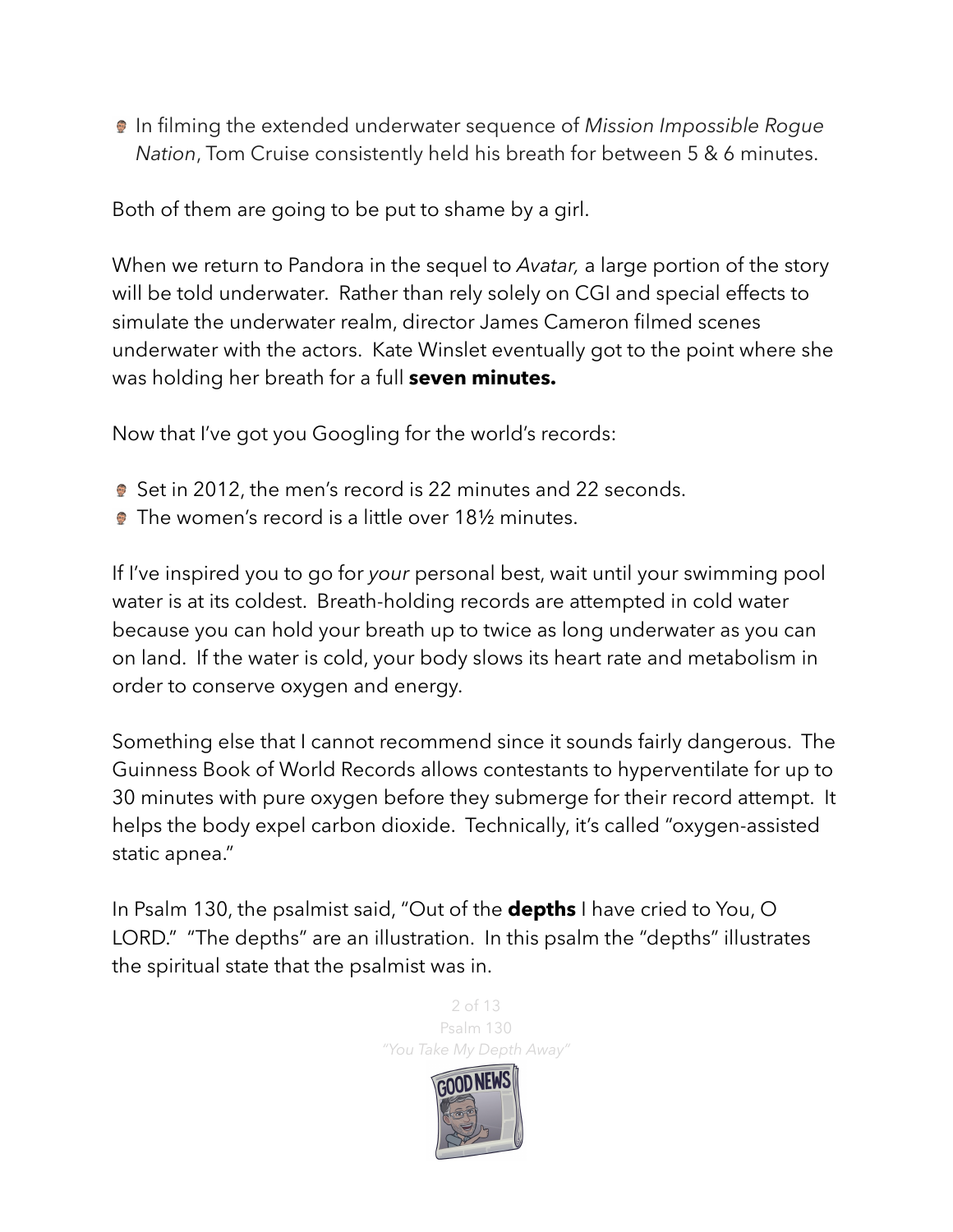He reveals his spiritual state in verses three and eight. He mentions both his and the nations "iniquities." He, and Israel, were drowning in their iniquities. He, and Israel, were **backslidden**.

Being backslidden is like drowning in the depths. You keep sinking further and further, holding your breath, but with no hope of air.

No hope, that is, until you cry out to the LORD. Immediately you find you can again breathe.

How is it possible? That cry-out apprehends a glorious truth: **God has forgiven your sin.** 

- Maybe no one here is a nonbeliever, although I doubt it.
- Maybe no believer here is backslidden, although I doubt it.

No matter: All of us can marvel at, be grateful for, and be humbled by, God's forgiveness of our past, present, and future sins.

I'll organize my comments around two points: **#1 Dwell Upon God's Forgiveness Of Your Sins,** and **#2 Revel In God's Forgiveness Of Your Sins.** 

## **#1 - Dwell Upon God's Forgiveness Of Your Sins (v1-6)**

I start with a disclaimer: "Breathing" is being used as an illustration that we can all relate to. *This has nothing to do with physical breathing techniques.* I'm not going to have us all, with our eyes closed, breathe out our sin, then breathe in God's forgiveness.

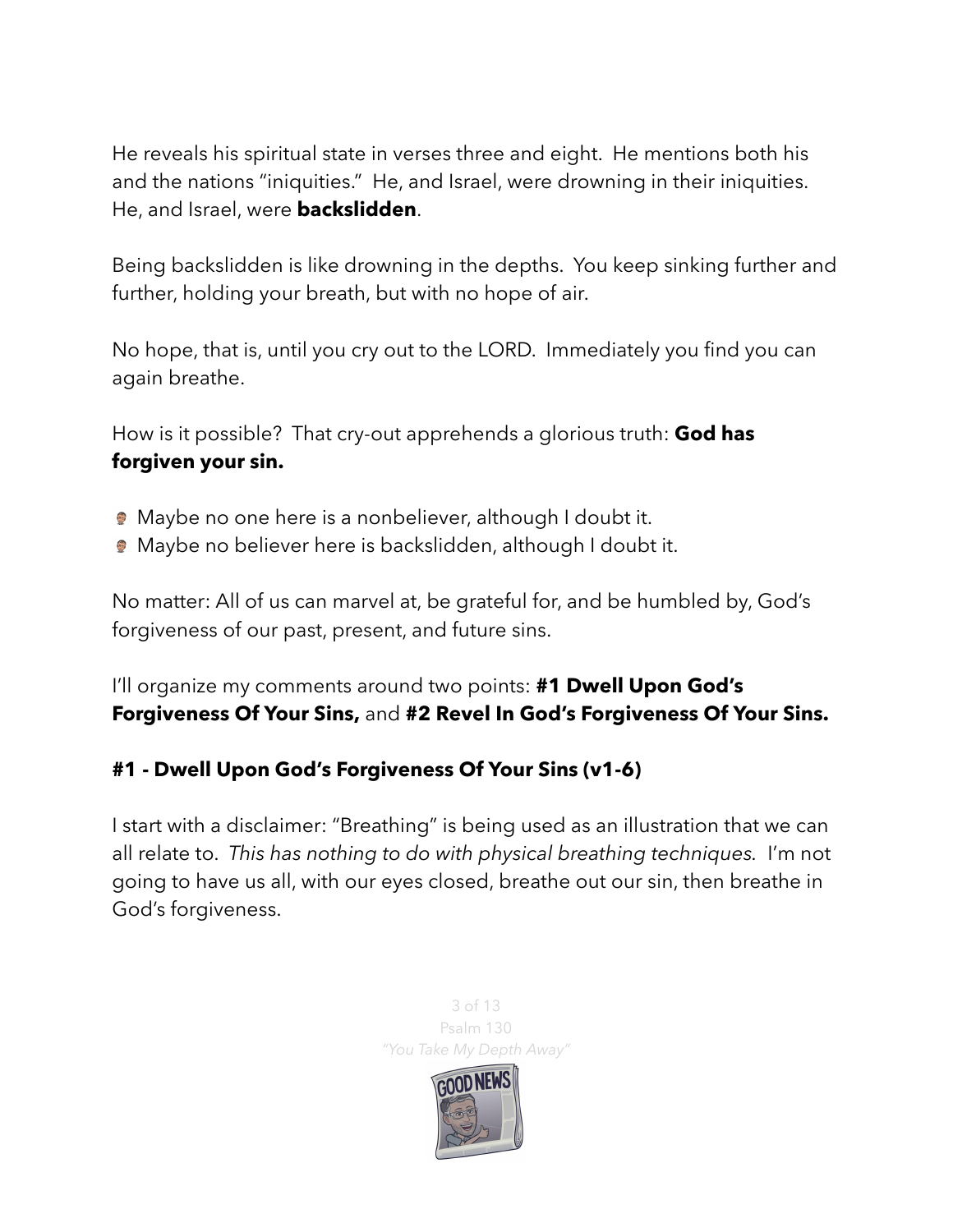The Jewish pilgrims sang psalms 120 through 134 on their journey to annual feasts in Jerusalem.

This one would remind them of God's immediate, full forgiveness whenever they turned to Him. They had backslidden many times in their storied history, but always God would hear their cry from the depths and they'd be restored.

William MacDonald, author of the very good *Believer's Bible Commentary,* gives this quick lesson on God's forgiveness:

There is forgiveness for the *guilty sinner* and there is forgiveness for the *sinning saint:*

- The first is *judicial* forgiveness, that is, forgiveness from God, the Judge. It is obtained by faith in the Lord Jesus Christ. It covers the penalty of all sins past, present and future. It is possible because of the finished work of Jesus Christ at Calvary; in His death He paid the penalty for all our sins and God can freely forgive us because all His righteous claims have been met by our Substitute.
- The second is *parental* forgiveness the forgiveness of God, our Father. It is obtained by confessing our sins to Him. It results in a restoration of fellowship with God and with His family. It, too, is purchased for us by the blood of Jesus, shed on the cross.

Maybe you are not in Christ. You are here today to confront the fact that your sins need forgiveness through Jesus.

If you are a believer, "If [you] walk in the light as He is in the light, we have fellowship with one another, and the blood of Jesus Christ His Son cleanses us from all sin. If we say that we have no sin, we deceive ourselves, and the truth

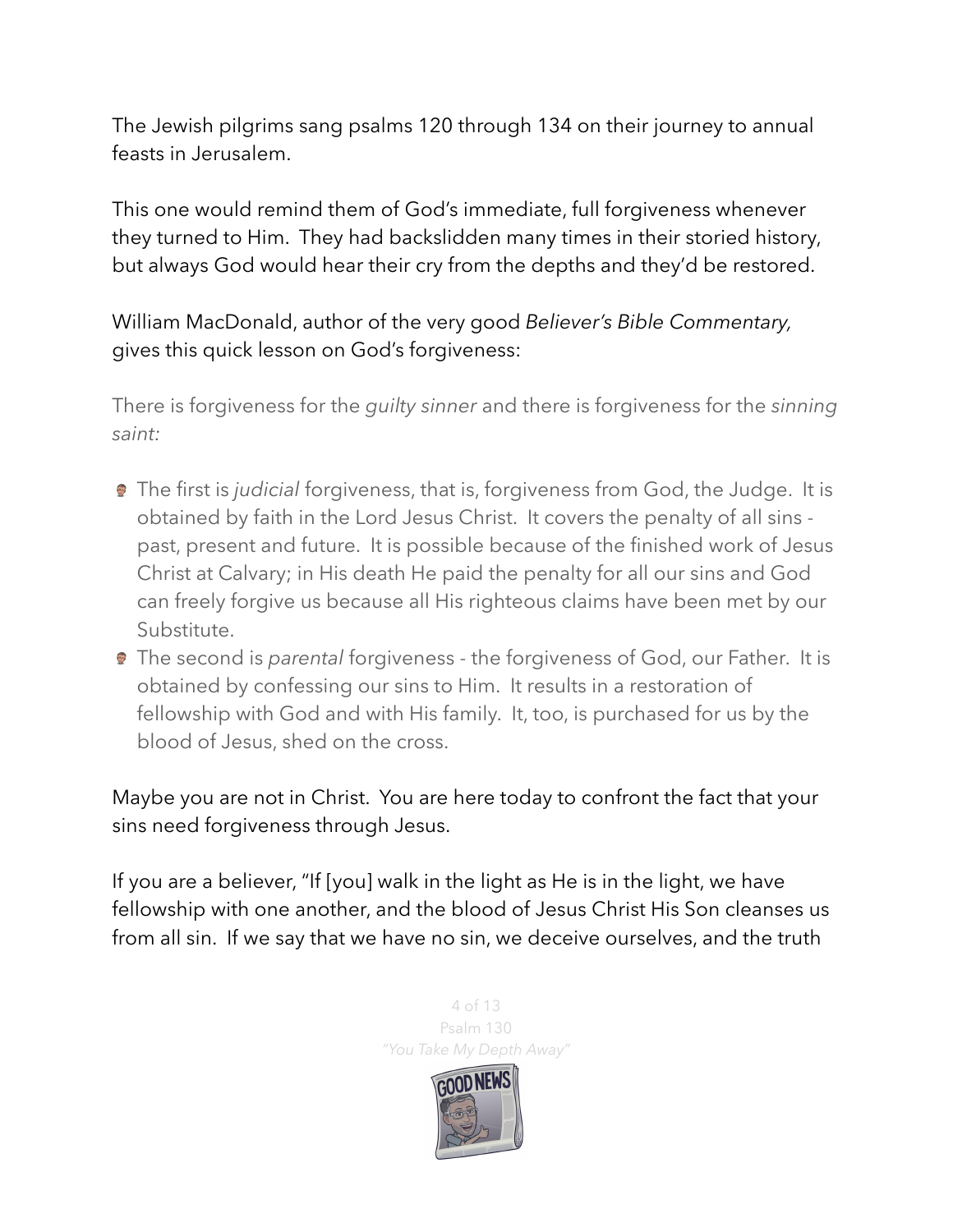is not in us. If we confess our sins, He is faithful and just to forgive us *our* sins and to cleanse us from all unrighteousness" (First John 1:7-9).

God's forgiveness is always just a cry away.

Psa 130:1 A Song of Ascents. Out of the depths I have cried to You, O LORD;

I can think of one prominent Bible character who cried out to God in the ocean, from the "depths." Yep, it's Jonah.

Jonah always reminds me of a story. When Geno was in kindergarten, his teacher was telling her students about different kinds of animals.

"Whales are the largest" she said, "but they can't swallow people, because their throats are too small."

Geno objected, saying, "But in the Bible, it says that Jonah was swallowed by a whale."

"That's not a true story," his teacher replied.

"Well, when I go to Heaven", he said, "I'll ask Jonah."

"And what if Jonah didn't go to Heaven?"

## **"Then you can ask him."**

God gave him his assignment and Jonah promptly did a 180. Eventually swallowed by the great fish, he said,

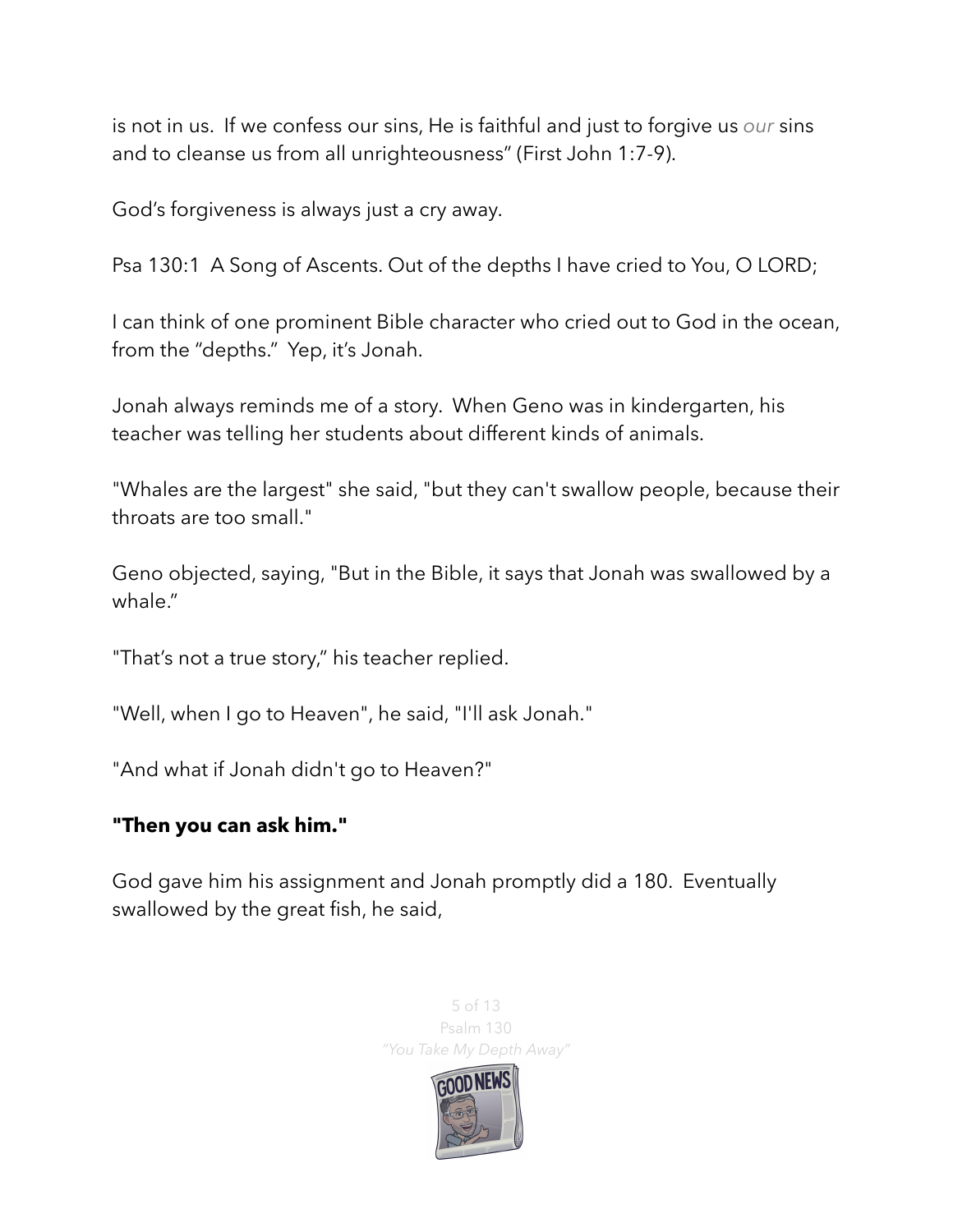Jon 2:2 ... "I cried out to the LORD because of my affliction, And He answered me. "Out of the belly of Sheol I cried, *And* You heard my voice.

Jon 2:3 For You cast me into the deep, Into the heart of the seas, And the floods surrounded me; All Your billows and Your waves passed over me.

Jon 2:4 Then I said, 'I have been cast out of Your sight; Yet I will look again toward Your holy temple.'

Jon 2:5 The waters surrounded me, *even* to my soul; The deep closed around me; Weeds were wrapped around my head.

Jon 2:6 I went down to the moorings of the mountains; The earth with its bars *closed* behind me forever; Yet You have brought up my life from the pit, O LORD, my God.

Jon 2:7 When my soul fainted within me, I remembered the LORD; And my prayer went *up* to You, Into Your holy temple.

From the very real "depths," as well as the depths of sin, Jonah cried out expecting parental forgiveness. So did the psalmist:

Psa 130:2 Lord, hear my voice! Let Your ears be attentive To the voice of my supplications.

If he prayed while backslidden, his prayers were off-topic. There was a saving relationship with the LORD, but there was no fellowship.

Not until his prayers were "the voice of [his] supplications," and God would be especially "attentive," as any father would be with a prodigal son or daughter who returned.

King David described this in Psalm 32, saying, "When I kept silent, my bones grew old Through my groaning all the day long. For day and night Your hand was heavy upon me; My vitality was turned into the drought of summer....I acknowledged my sin to You, And my iniquity I have not hidden. I said, "I will

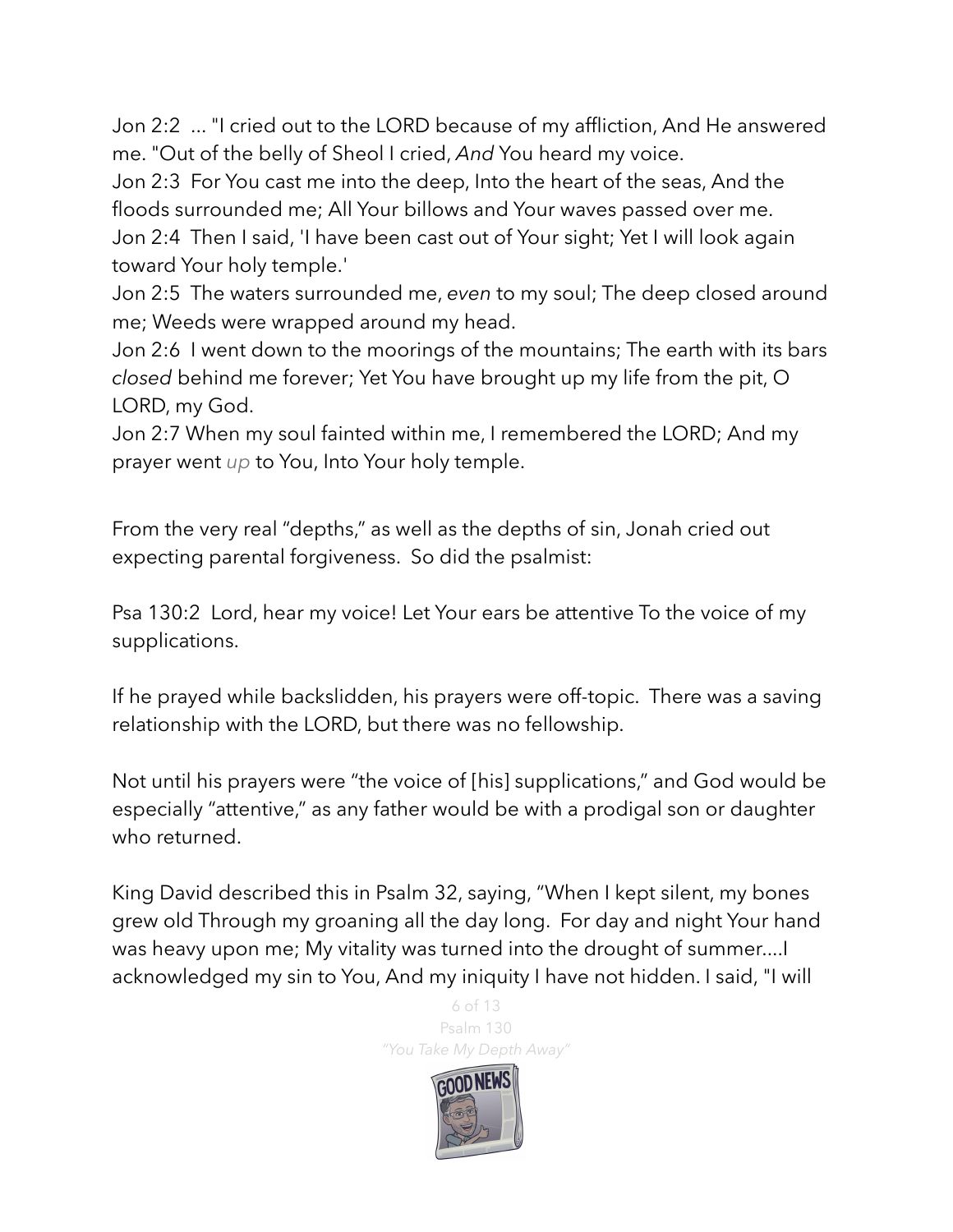confess my transgressions to the LORD," And You forgave the iniquity of my sin" (v3-5).

Psa 130:3 If You, LORD, should mark iniquities, O Lord, who could stand?

You probably make lists. To do lists... Grocery lists... Check lists... Who doesn't like a good top-ten list?

For some time now, bucket lists have been a common pop-culture reference.

The psalmist supposed that the LORD lists our "iniquities." I'm not sure how the records in Heaven are kept, but the truth is we are all born dead in trespasses and sin. We are already 'marked,' as it were, from the womb.

There doesn't need to be a long list of the sins we've committed. All have sinned and fall short; there is no one who can stand before God.

Sin is the universal problem of the human race. So, whatever happened to sin? People call good evil, and evil good.

I came across this quote. The author is talking about the United States.

For nearly two centuries the mainstream Protestant Churches and the Roman Catholic Church taught that man was guilty of sin and needed to repent. In the second quarter of the 20th century, liberal Protestantism began putting less emphasis on sin and the negatives of the Christian Faith and concentrating on the positives. In the 1950s, Norman Vincent Peale, famed minister of the Marble Collegiate Church in New York City, concentrated on the power of positive thinking, which became the title of his bestselling blockbuster.

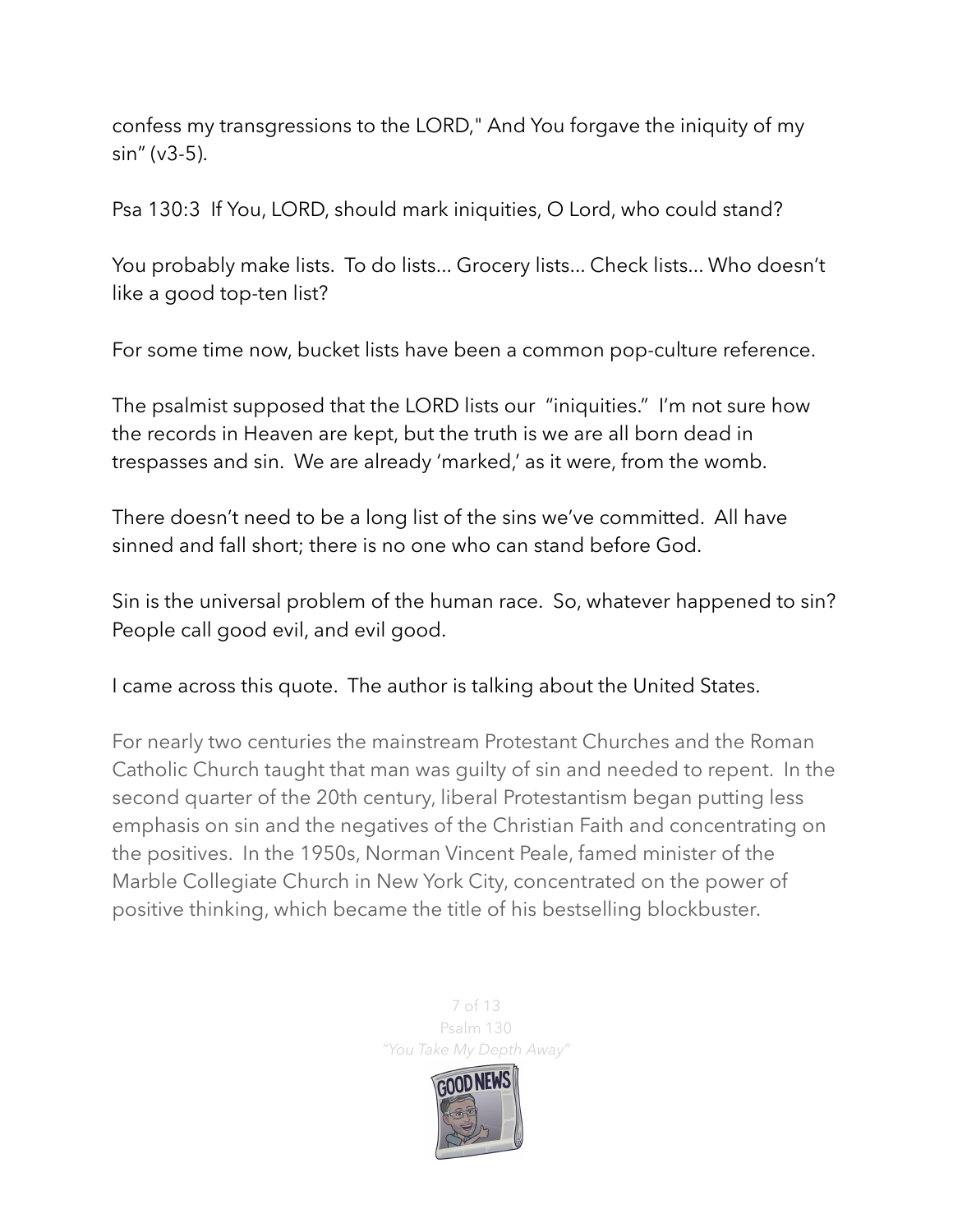Peale asserted that by concentrating on the positive things of life one could overcome the many fears of failure and develop the self-confidence needed to capitalize on his/her true God given talents and achieve success. He was criticized by many theologians and medical doctors of preaching false hope, but he was enormously popular. He was followed by Robert Schuller, founder of the Chrystal Cathedral in Orange County, California.

Gradually, mainline Protestantism has concentrated on the positive aspects of the Christian Faith. It has been the evangelical churches that have continued to stress the sinfulness of the human race and the need for repentance.

One theologian commented, "Beware preachers and teachers who swap out terms like "sin" and "wickedness" and "depravity," for "brokenness" and "pain" and "trauma."

The psalmist asked, "Who can stand?" Only a perfect man, without sin. That "man" was and is Jesus Christ. He alone was God come in human flesh. Since sin's punishment is death, He could die in our place, as our Substitute. When a person believes on Jesus, that person is **in** Christ.

Basically, God sees you the way He sees His Son. He sees you finished, perfected, by Jesus, Who promised that the work He begins in you at the moment of your being saved will be completed.

You cannot "stand" before God in your iniquities. But Jesus can, and if you are in Him - so do you.

Psa 130:4 But there is forgiveness with You, That You may be feared.



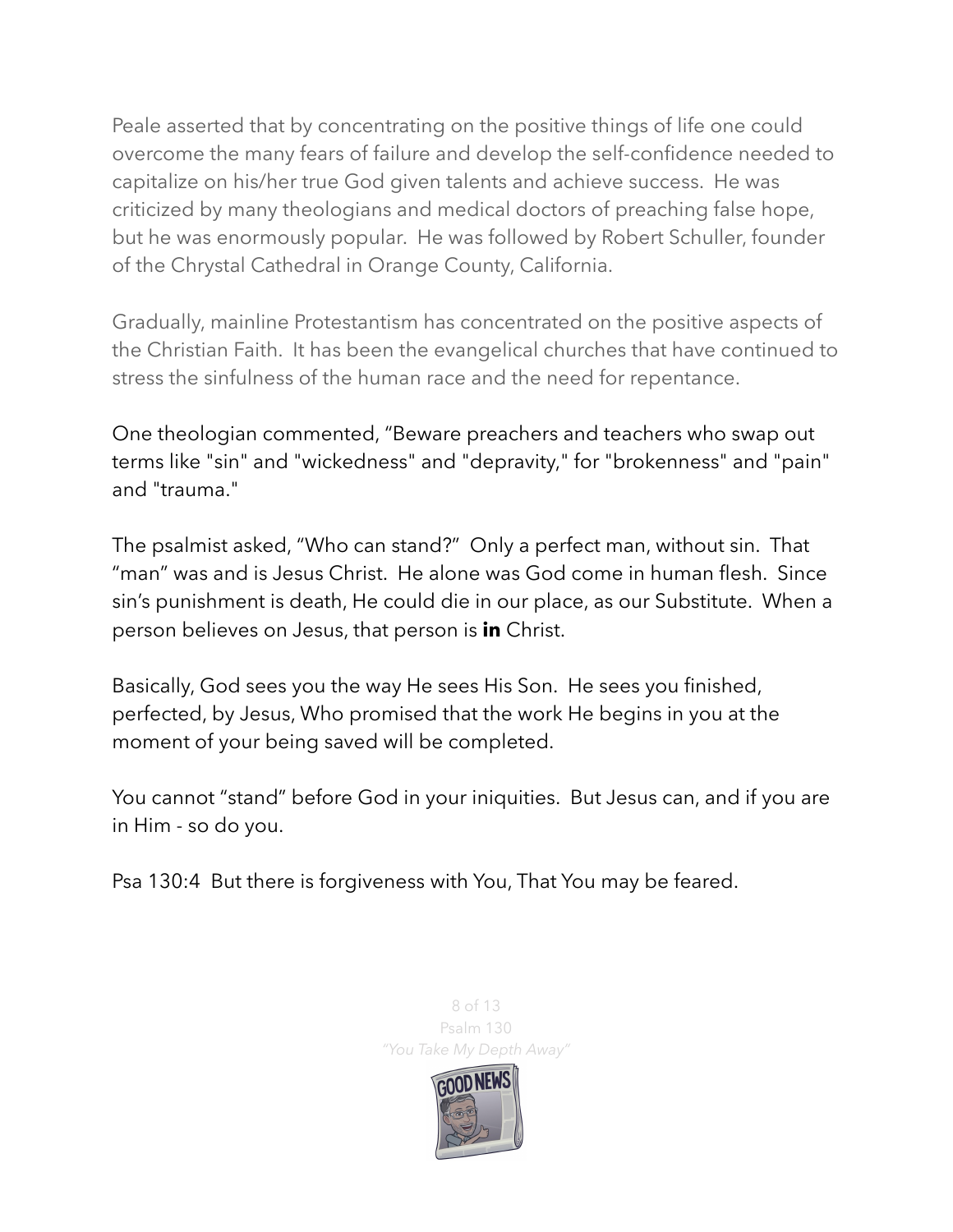Unless there is another God-man Who led a perfect life and fulfilled more than 350 Old Testament prophecies to the letter, **there is "forgiveness"** *only* **in Jesus.**

"That You may be feared" is the renewed joy of parental forgiveness. We are forgiven and can therefore walk with God, enjoying fellowship with Him, receiving grace and mercy from our Father and His Son, Jesus Christ, by means of God the Holy Spirit indwelling us.

Do you feel like you are in the depths? Not from a trial, but from backsliding à la Jonah or David? Are you at that point where you need a breath but there is no air? Cry out.

'm suggesting you "dwell" upon God's forgiveness:

- I'm suggesting you "dwell" upon God's forgiveness:<br>• First of all Have you appropriated His forgiveness by receiving Jesus as your Savior?
- Second of all If you have appropriated His forgiveness, do you apprehend it? Meaning, do you grasp the wonder of it so that you fear God in a daily walk with Him that involves your whole mind, will, and strength, holding no sin in reserve?

## **#2 - Revel In God's Forgiveness Of Your Sins (v5-8)**

Waiting. It's mostly unpleasant. We hate to wait. I grew impatient waiting for the web page about waiting to load that I'm going to quote from.

● You will spend around two years of your life waiting in line. That figure probably needs to be adjusted to accommodate COVID19. You can spend two years waiting at Smart&Final.

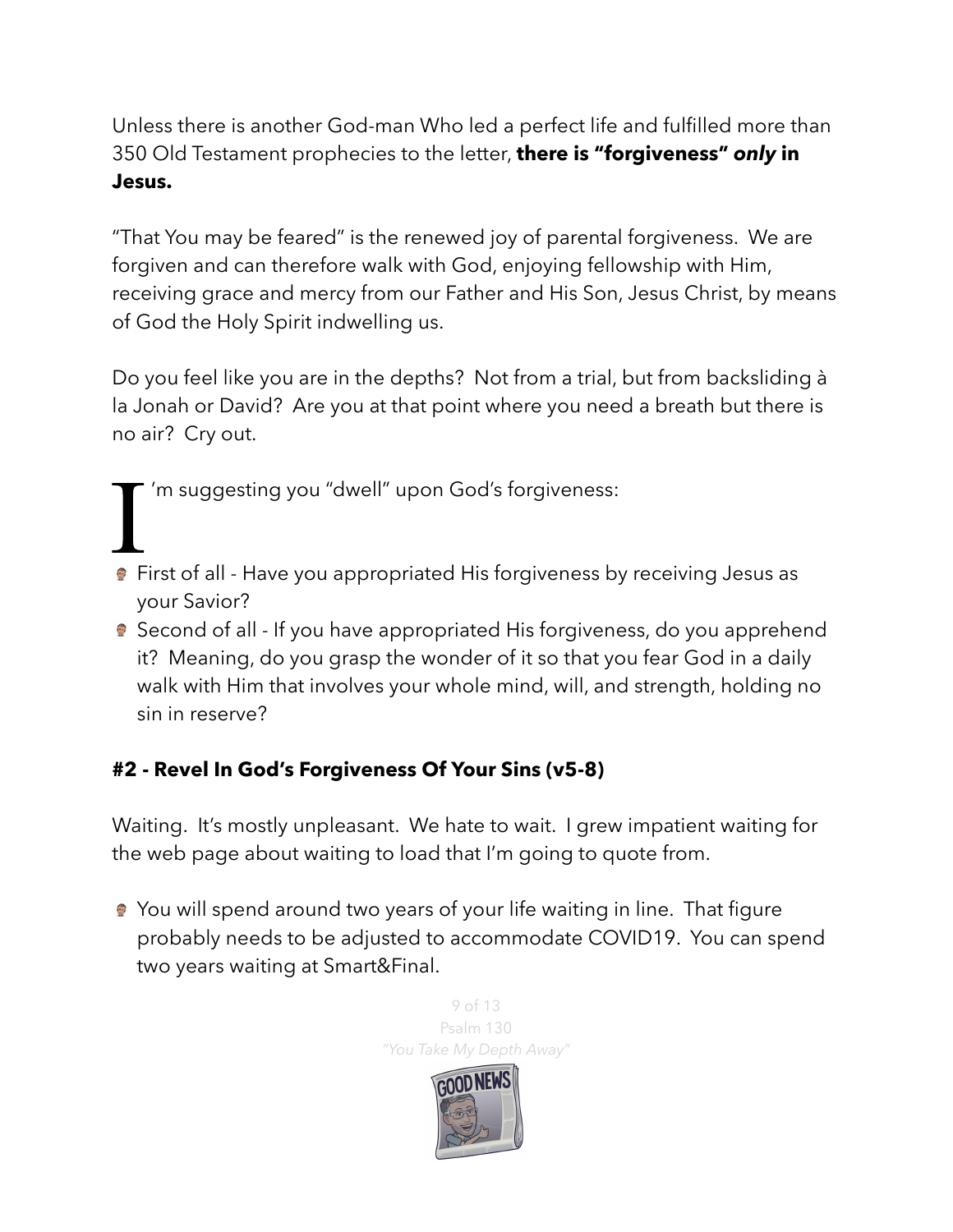**Americans hate waiting at the DMV most of all.** 

Think LA traffic is bad? In 2010, in Beijing, there was a 12-day traffic jam over a 62-mile stretch.

It took people on average three days to make the journey.

Not all waiting is unpleasant. We will wait in line, even camp out, for an event or product that we desire. The psalmist wrote about waiting on the LORD:

Psa 130:5 I wait for the LORD, my soul waits, And in His word I do hope.

He wasn't waiting to be forgiven. He wasn't waiting to feel forgiven. Nor was he waiting to be worthy of it. Forgiveness has always been instantaneous for a believer.

I would cite The Parable of the Prodigal Son. Immediately upon return to Father, you are forgiven.

The psalmist was waiting to see how God was going to work in his life in the aftermath of his sinning. He spent his waiting getting into the Word of God. There he would have renewed "hope," which to a believer means certainty. God would not - He could not - refuse forgiveness to a repentant believer.

Psa 130:6 My soul waits for the Lord More than those who watch for the morning - Yes, more than those who watch for the morning.

Don't read this as if the watchman couldn't wait for his shift to end. Think of it in a Cat Stevens way: *Morning has broken like the first morning.*

Delivered out of the depths, it was a new day, and the possibilities were many.

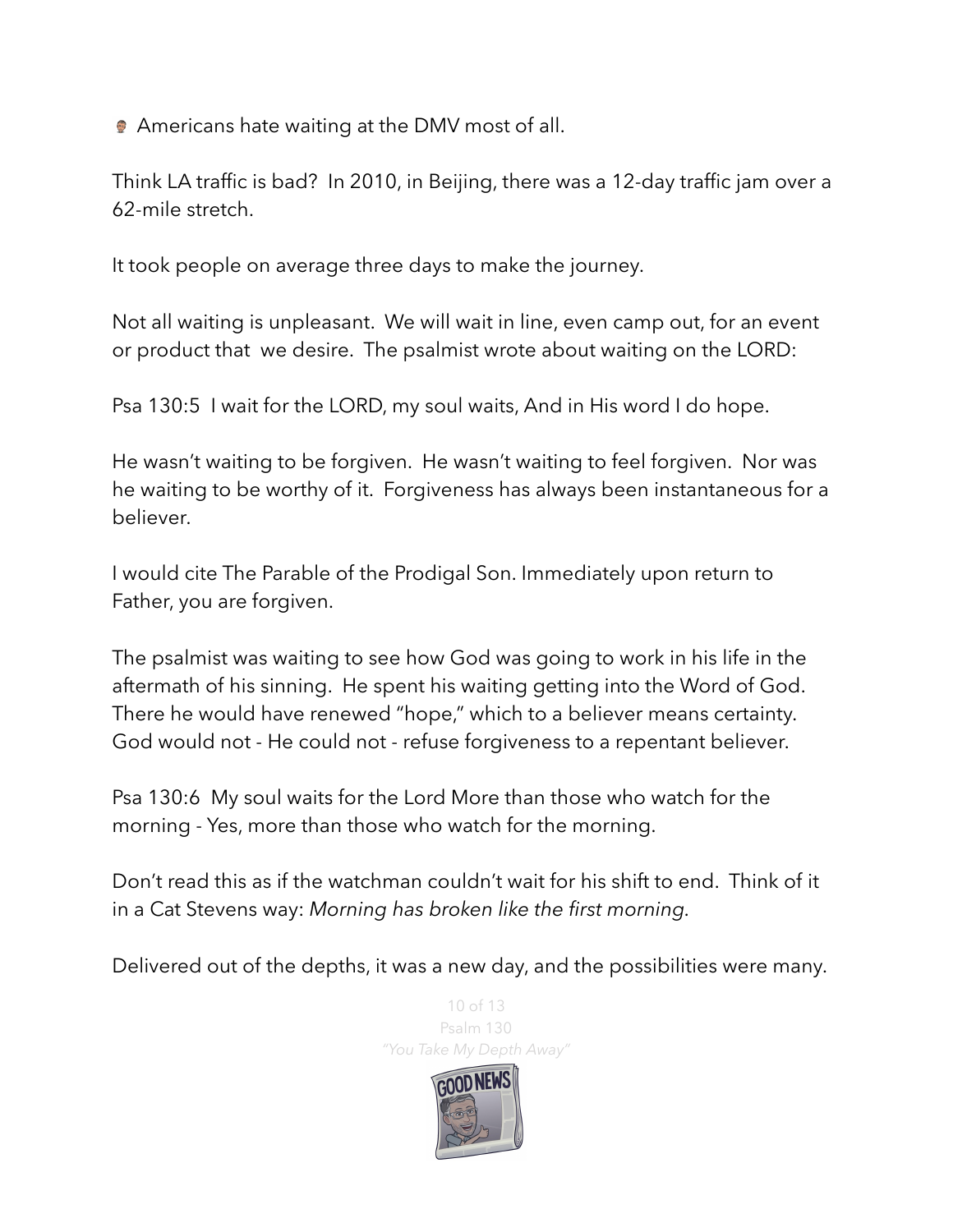King David had been in the depths, but cried out to the LORD.

After his sin with Bathsheba, God told David the child they conceived would die. The king nevertheless fasted and prayed, waiting on the LORD to see the outcome.

100% confident in God's parental forgiveness, David actively waited on the LORD to heal his child. When the child died, David went about his life joyfully.

The context of this psalm is forgiveness from your **iniquities**. We're not talking about a *trial* you might find yourself in; or an *injury* or an *illness* that afflicts you. If that's your situation, *we're not suggesting you are in the depths of sin, needing to repent.* Don't burden yourself unnecessarily.

Psa 130:7 O Israel, hope in the LORD; For with the LORD there is mercy, And with Him is abundant redemption.

Psa 130:8 And He shall redeem Israel From all his iniquities.

Living in a fallen world, we are used to natural resources becoming depleted. Regardless your environmental politics, as an example I cite the fact that in 100 years, the world's rain forests will be gone. I guess that generation will learn if we need them or not.

The LORD's resources can never be depleted. He has just as much "mercy" for you as always. It is full, and free.

In the '80s, Mama Celeste advertised her pizza-for-one, saying, "Abbondanza!" The LORD's provision for **you** is "Abbondanza!"

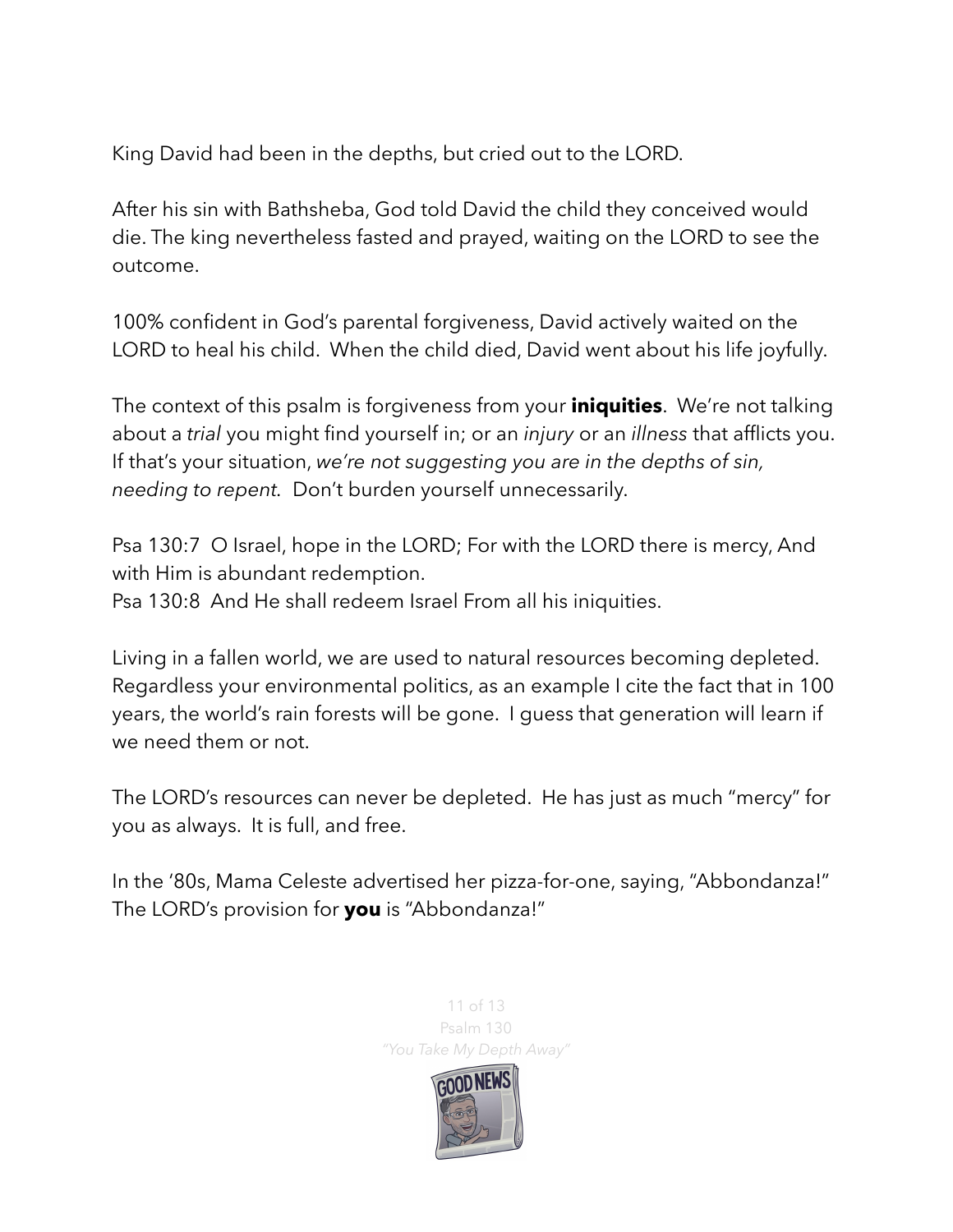"Redemption," and "redeem" dominate the closing words. Our minds immediately go to the transaction by which a person is purchased out of slavery. We think in terms of initial salvation.

Israel - here portrayed as a single person - had long been redeemed out of slavery in Egypt. The psalmist was using "redeem" in a different sense. Redeem is also used in non-theological language in the phrase "to redeem a situation." In our psalm, the idea is that the LORD will redeem the wreckage and the ruin that an Israelite, or Israel, might make in his backsliding.

Sin has consequences. David's son died. How did the LORD redeem it?

- For one thing, in the aftermath, a forgiven David would write Psalms 32 & 51. These have been a comfort to who knows how many prodigal sons and daughters.
- **•** For another thing, in the aftermath, a forgiven David would say to his servants, "But now he is dead... Can I bring him back again? I shall go to him, but he shall not return to me" (Second Samuel 12:23). Those words have been a comfort to who knows how many grieving parents.

Are you going to write the next best-selling Christian book, or establish a world-wide ministry?

Probably not. It doesn't make the LORD's redemption less important. You rise from the wreckage to serve Him.

I<br>Som t almost sounds as if we are soft on sin. No; we're generous in grace. We're ecstatic that God does not mark our iniquities.

Some take it too far. There is a teaching that since your present and future sins are already forgiven, it insults the Cross to confess sin and ask forgiveness.